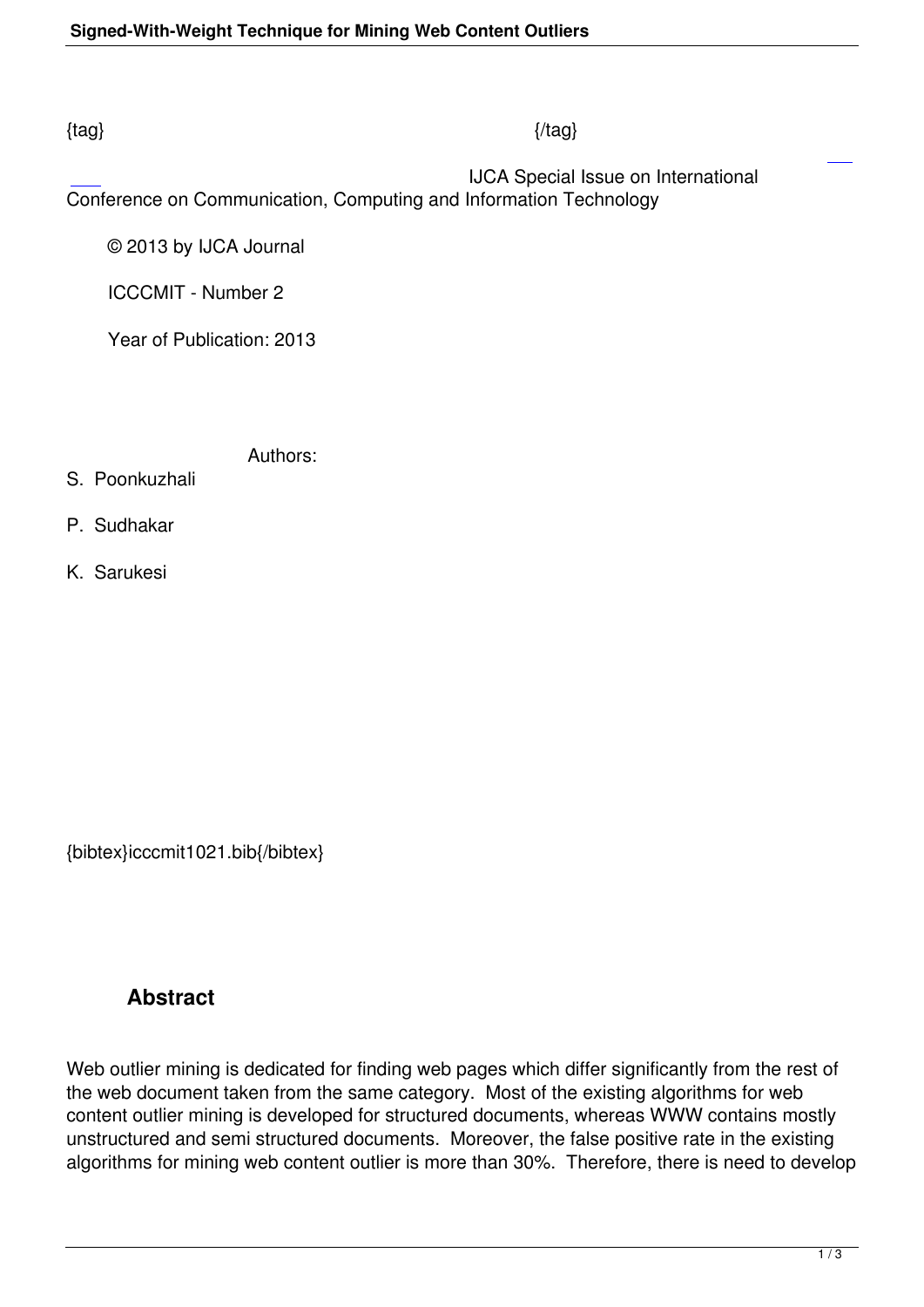a technique to mine web outliers from unstructured and semi structured document types with less false positive rate. This paper, concentrates on mining web content outliers which extracts the dissimilar web document taken from the group of documents of same domain. The proposed work implement a novel mathematical approach based on signed-with-weight technique for mining web content outliers which retrieves top n outlier web documents from both structured and unstructured web documents. The proven results show the performance measure of this approach in terms of precision and recall is more than 90%. Also, the false positive rate of this algorithm is less than 15%.

# **Refer**

#### **ences**

Ali S. Hadi, A. H. M. Rahmatullah Imon(2009), Mark Werner, Detection of outliers Overview, Wiley Interdisciplinary Reviews: Computational Statistics, Volume 1, Issue 1, pp-57-70.

Anguilli, F., and Pizzuti, C., Elomaa, T. (Eds.). Fast Outlier Detection in High Dimensional Spaces. PKDD, LNAI 2431, 2002, pp 15-27

Bing Liu, Kevin Chen- Chuan Chang, Editorial: Special issue on Web Content Mining, SIGKDD Explorations, Volume 6, Issue 2.

Breunig, M. M., Kriegel, H-P., Ng R. T., and Sander, J. LOF: Identifying Outliers in Large Dataset. Proc. of ACM SIGMOD 2000, Dallas, TX 2000.

Barnett, V. and Lewis, T. Outliers in Statistical Data. John Willey, 1994

 - G Poonkuzhali, K Thiagarajan and K Sarukesi, Set theoretical Approach for mining web content through outliers detection International journal on research and industrial applications, Vol. 2, 2009, pp. 131-138

 - G Poonkuzhali, K Thiagarajan, K Sarukesi and G V Uma, Signed approach for mining web content outliers. Proceedings of World Academy of Science, Engineering and Technology, Volume 56, 2009, pp -820-824.

 - G. Poonkuzhali, R. Kishore Kumar, R. Kripa Keshav and K. Sarukesi paper titled & auot; Statistical Approach for Improving the Quality of Search Engine & quot;  $\alpha$  auot; in the Book " RECENT RESEARCHES IN APPLIED COMPUTER AND APPLIED COMPUTATIONAL SCIENCE& quot:, included in ISI/SCI Web of Science and Web of Knowledge, Venice, Italy, 2011, pp-89-93.

Malik Agyemang, Ken Barker and Rada S. Alhajj, Framework for Mining Web Content Outliersb. In: ACM Symposium on Applied Computing, Nicosia, Cyprus, 2004, pp 590-594.

Malik Agyemang, Ken Barker, Reda Alhajj, Web outlier mining: Discovering outliers from web datasets, Intelligent Data Analysis,Vol. 9, No (5)/2005, pp 473-486

Malik Agyemang, Ken Barker and Rada S. Alhajj Mining Web Content Outliers using Structure Oriented Weighting Techniques and N-Grams' ACM Symposium on Applied Computing. , Santa Fe, New Mexico,2005, pp 482-487.

Malik Agyemang Ken Barker and Rada S. Alhajj WCOND - Mine: Algorithm for detecting Web Content Outliers from Web Documents. IEEE Symposium on Computers and Communication. 2005.

Malik Agyemang Ken Barker and Rada S. Alhajj, Hybrid Approach to Web Content Outlier Mining without Query Vector. Springer –Berlin, 2005,Vol. 3589.